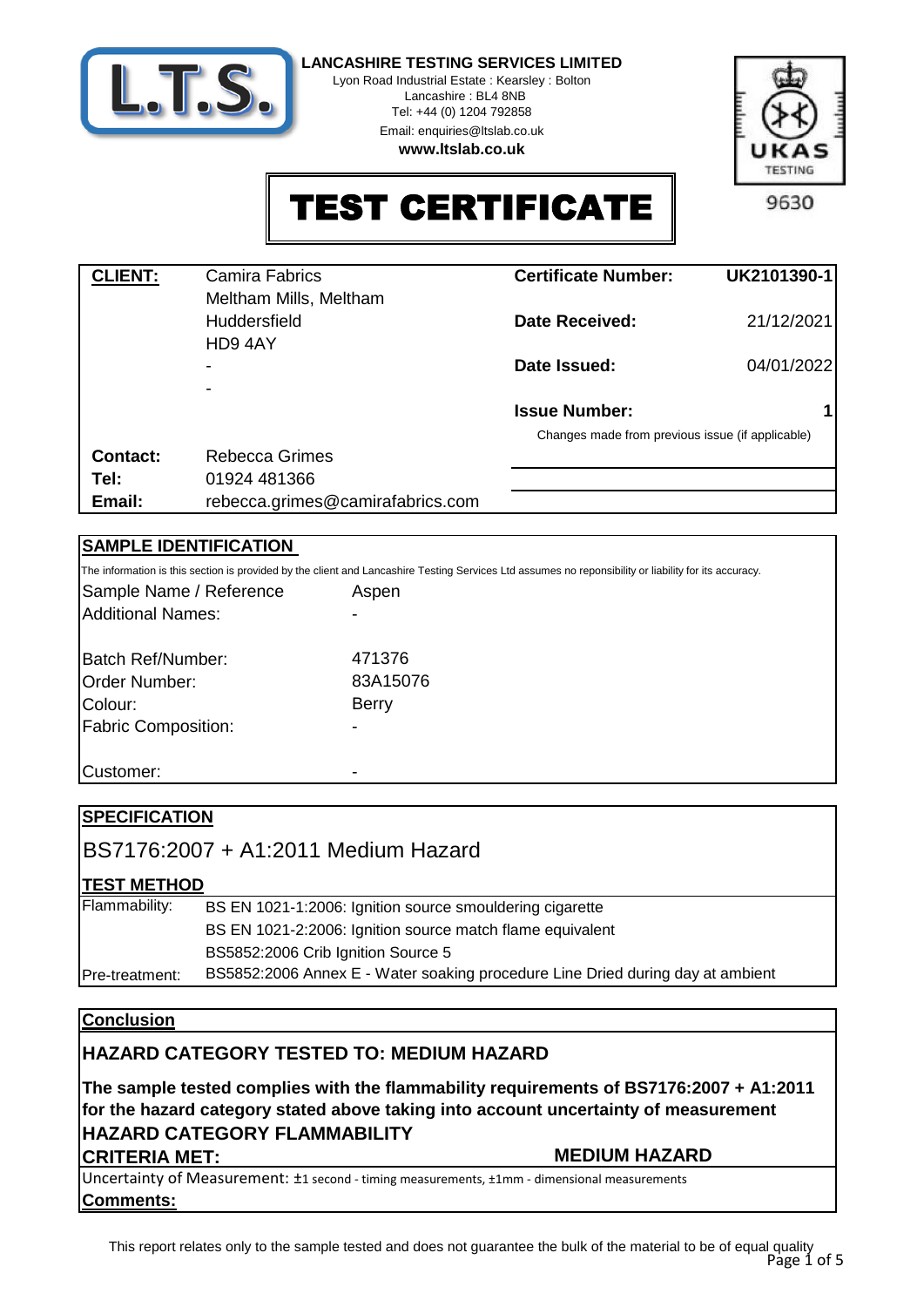

Lyon Road Industrial Estate : Kearsley : Bolton Lancashire : BL4 8NB Tel: +44 (0) 1204 792858 Email: enquiries@ltslab.co.uk

**www.ltslab.co.uk**



9630

# TEST CERTIFICATE

#### **Test Results:-**

### **BS EN 1021-1:2006: Smouldering Cigarette Source**

#### **Assessment of the ignitability of upholstered furniture**

*"The following test results relate only to the ignitability of the combination of materials under the particular conditions of test; they are not intended as a means of assessing the full potential fire hazard of the materials in use."*

| Sample Code                                                                                                                                              | UK2101390<br>$-1$                                    |                                                                                     |                     |                                       |  |  |
|----------------------------------------------------------------------------------------------------------------------------------------------------------|------------------------------------------------------|-------------------------------------------------------------------------------------|---------------------|---------------------------------------|--|--|
| Sample Name / Reference                                                                                                                                  | Aspen                                                |                                                                                     |                     |                                       |  |  |
| Client                                                                                                                                                   | Camira Fabrics                                       |                                                                                     |                     |                                       |  |  |
| Date of test                                                                                                                                             | 04/01/2022                                           |                                                                                     |                     |                                       |  |  |
| Pre-Treatment                                                                                                                                            |                                                      | BS5852:2006 Annex E - Water soaking procedure                                       |                     |                                       |  |  |
|                                                                                                                                                          |                                                      | Line Dried during day at ambient temperature                                        |                     |                                       |  |  |
| <b>Filling Type</b>                                                                                                                                      |                                                      | Carpenter/RX36110 Combustion Modified Foam Density 34-36kg/m <sup>3</sup> /105-115N |                     |                                       |  |  |
| Size of test rig                                                                                                                                         |                                                      | Small: Back - 450 x 300 ± 2mm + Seat - 450 x 150 ± 2mm                              |                     |                                       |  |  |
| <b>Test Conditions</b>                                                                                                                                   | Period h                                             | Temperature °C                                                                      | Relative humidity % | Volume m <sup>3</sup><br>Air Flow m/s |  |  |
| Conditioning of test specimens                                                                                                                           | $\geq$ 24                                            | $23+2$                                                                              | 50±5                | $≤0.2$                                |  |  |
| Testing conditions                                                                                                                                       |                                                      | 10-30                                                                               | 15-80               | 0.03<br>$\geq 6$                      |  |  |
| <b>Testing Source</b>                                                                                                                                    |                                                      | Smouldering Cigarette Source                                                        |                     |                                       |  |  |
| Testing time limit                                                                                                                                       | 60 minutes after placement of smouldering cigarette. |                                                                                     |                     |                                       |  |  |
|                                                                                                                                                          |                                                      | Test 1                                                                              | Test 2              | Test <sub>3</sub>                     |  |  |
| Time for cigarette to smoulder to completion<br>(min:sec)                                                                                                |                                                      | 15.14                                                                               | 15.34               | N/A                                   |  |  |
| 3.1a Escalating combustion behaviour<br>observed so that it was unsafe to continue the<br>test and active extinction was necessary                       |                                                      | <b>NO</b>                                                                           | <b>NO</b>           | N/A                                   |  |  |
| 3.1b Smouldering which largely consumed the<br>test assembly within the test period                                                                      |                                                      | <b>NO</b>                                                                           | <b>NO</b>           | N/A                                   |  |  |
| 3.1c Smouldering to the extremities of the<br>specimen, upper or lower margins, either side or to<br>its full thickness, within the duration of the test |                                                      | <b>NO</b>                                                                           | <b>NO</b>           | N/A                                   |  |  |
| 3.1d Smouldering after one hour from the beginning<br>of the test                                                                                        |                                                      | <b>NO</b>                                                                           | <b>NO</b>           | N/A                                   |  |  |
| 3.1e On final examination, evidence of active<br>smouldering                                                                                             |                                                      | <b>NO</b>                                                                           | <b>NO</b>           | N/A                                   |  |  |
| 3.2 Occurrence of flames initiated by a smouldering<br>source                                                                                            |                                                      | <b>NO</b>                                                                           | <b>NO</b>           | N/A                                   |  |  |
| <b>Test Result:</b>                                                                                                                                      |                                                      | <b>PASS</b>                                                                         | <b>PASS</b>         | <b>NOT TESTED</b>                     |  |  |
|                                                                                                                                                          |                                                      |                                                                                     |                     |                                       |  |  |

**RESULT: SMOULDERING CIGARETTE SOURCE PASS**

Please note that copies of this original certificate are not valid

**1 Issue Number:**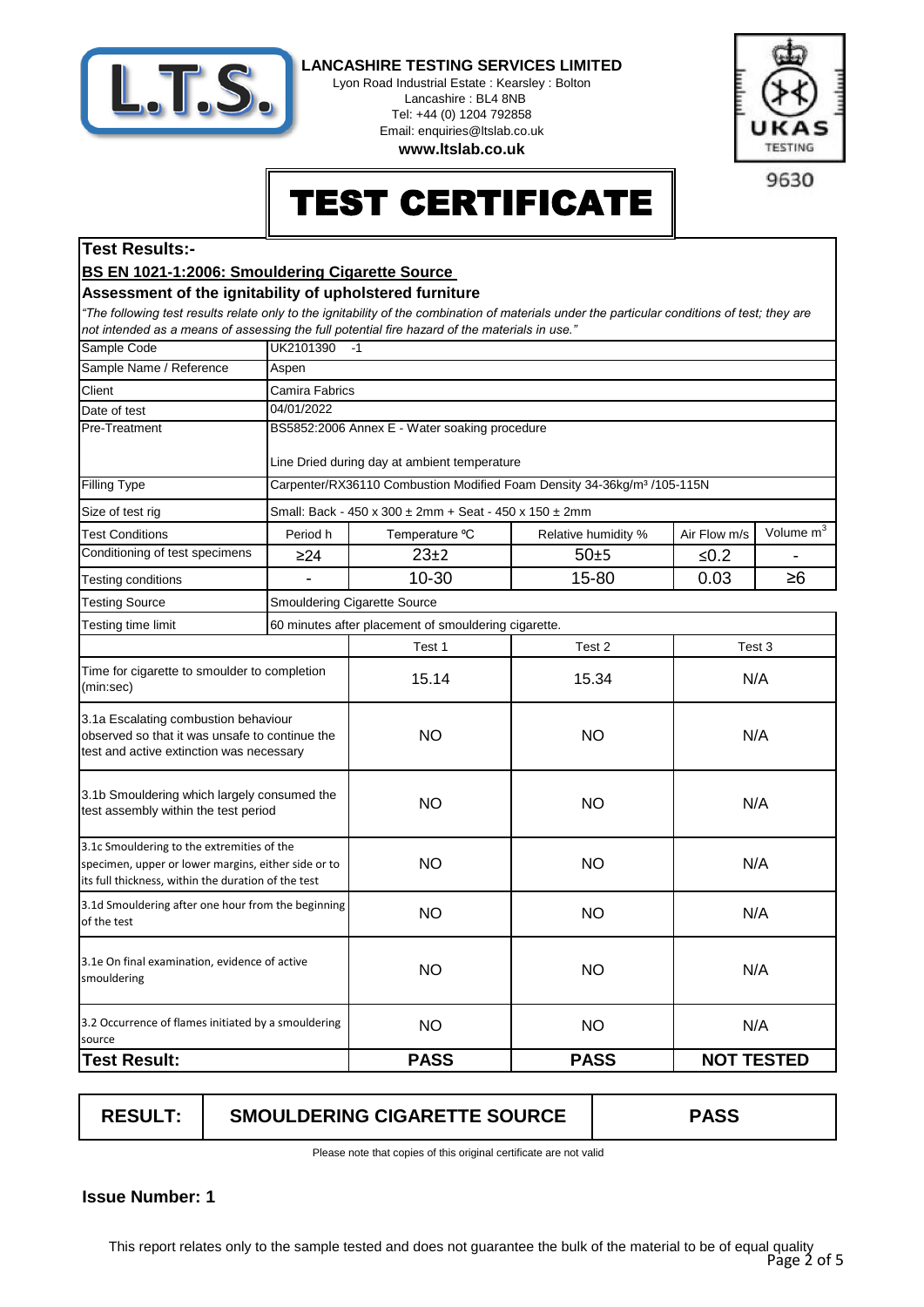

Lyon Road Industrial Estate : Kearsley : Bolton Lancashire : BL4 8NB Tel: +44 (0) 1204 792858 Email: enquiries@ltslab.co.uk

**www.ltslab.co.uk**



# TEST CERTIFICATE

# **Test Results:-**

#### **BS EN 1021-2:2006: Butane Source 1**

#### **Assessment of the ignitability of upholstered furniture**

*"The following test results relate only to the ignitability of the combination of materials under the particular conditions of test; they are not intended as a means of assessing the full potential fire hazard of the materials in use."*

| Sample Code                                                                                                                                              | UK2101390  | $-1$                                                                                |                                     |                        |                       |           |  |
|----------------------------------------------------------------------------------------------------------------------------------------------------------|------------|-------------------------------------------------------------------------------------|-------------------------------------|------------------------|-----------------------|-----------|--|
| Sample Name / Reference                                                                                                                                  | Aspen      |                                                                                     |                                     |                        |                       |           |  |
| Client                                                                                                                                                   |            | Camira Fabrics                                                                      |                                     |                        |                       |           |  |
| Date of test                                                                                                                                             | 04/01/2022 |                                                                                     |                                     |                        |                       |           |  |
| Pre-Treatment                                                                                                                                            |            | BS5852:2006 Annex E - Water soaking procedure                                       |                                     |                        |                       |           |  |
|                                                                                                                                                          |            | Line Dried during day at ambient temperature                                        |                                     |                        |                       |           |  |
| Filling Type                                                                                                                                             |            | Carpenter/RX36110 Combustion Modified Foam Density 34-36kg/m <sup>3</sup> /105-115N |                                     |                        |                       |           |  |
| Size of test rig                                                                                                                                         |            | Small: Back - 450 x 300 ± 2mm + Seat - 450 x 150 ± 2mm                              |                                     |                        |                       |           |  |
| <b>Test Conditions</b>                                                                                                                                   |            | Temperature °C                                                                      | Air Flow m/s<br>Relative humidity % |                        | Volume m <sup>3</sup> |           |  |
| Conditioning of test specimens                                                                                                                           | $\geq$ 24  | 23±2                                                                                | $50 + 20$                           |                        | ≤ $0.2$               |           |  |
| Testing conditions                                                                                                                                       |            | 10-30                                                                               |                                     | 15-80                  | 0.03                  | $\geq 6$  |  |
| <b>Testing Source</b>                                                                                                                                    |            | <b>Butane Flame Ignition Source 1</b>                                               |                                     |                        |                       |           |  |
| Testing time limit                                                                                                                                       |            | 2 minutes after removal of burner tube (120 seconds)                                |                                     |                        |                       |           |  |
|                                                                                                                                                          |            | Test 1                                                                              |                                     | Test 2                 | Test 3                |           |  |
| Time for flames out (sec)                                                                                                                                |            | 0                                                                                   | 1                                   |                        | $\overline{2}$        |           |  |
| 3.1a/3.2a Escalating combustion behaviour<br>observed so that it was unsafe to continue the<br>test and active extinction was necessary                  |            | <b>NO</b>                                                                           | <b>NO</b>                           |                        | <b>NO</b>             |           |  |
| 3.1b Smouldering which largely consumed the<br>test assembly within the test period                                                                      |            | <b>NO</b>                                                                           | <b>NO</b>                           |                        | <b>NO</b>             |           |  |
| 3.1c Smouldering to the extremities of the<br>specimen, upper or lower margins, either side or to<br>its full thickness, within the duration of the test |            | <b>NO</b>                                                                           |                                     | <b>NO</b><br><b>NO</b> |                       |           |  |
| 3.1d Smouldering after one hour from the beginning<br>of the test                                                                                        |            | <b>NO</b>                                                                           | <b>NO</b>                           |                        |                       | <b>NO</b> |  |
| 3.1e On final examination, evidence of active<br>smouldering                                                                                             |            | <b>NO</b>                                                                           | <b>NO</b>                           |                        | <b>NO</b>             |           |  |
| 3.2b Burning which larely consumed the test<br>assembly within the test period                                                                           |            | <b>NO</b>                                                                           | <b>NO</b>                           |                        | <b>NO</b>             |           |  |
| 3.2c Flame Front reached the lower margins, either<br>side or to its full thickness, within the duration of<br>the test                                  |            | <b>NO</b>                                                                           | <b>NO</b>                           |                        | <b>NO</b>             |           |  |
| 3.2d flaming continued for more than 120 seconds<br>after removal of the burner tube                                                                     |            | <b>NO</b>                                                                           | <b>NO</b>                           |                        | <b>NO</b>             |           |  |
| <b>Test Result:</b>                                                                                                                                      |            | <b>PASS</b>                                                                         | <b>PASS</b>                         |                        | <b>PASS</b>           |           |  |
| <b>RESULT:</b>                                                                                                                                           |            | <b>BUTANE IGNITION SOURCE 1</b><br><b>PASS</b>                                      |                                     |                        |                       |           |  |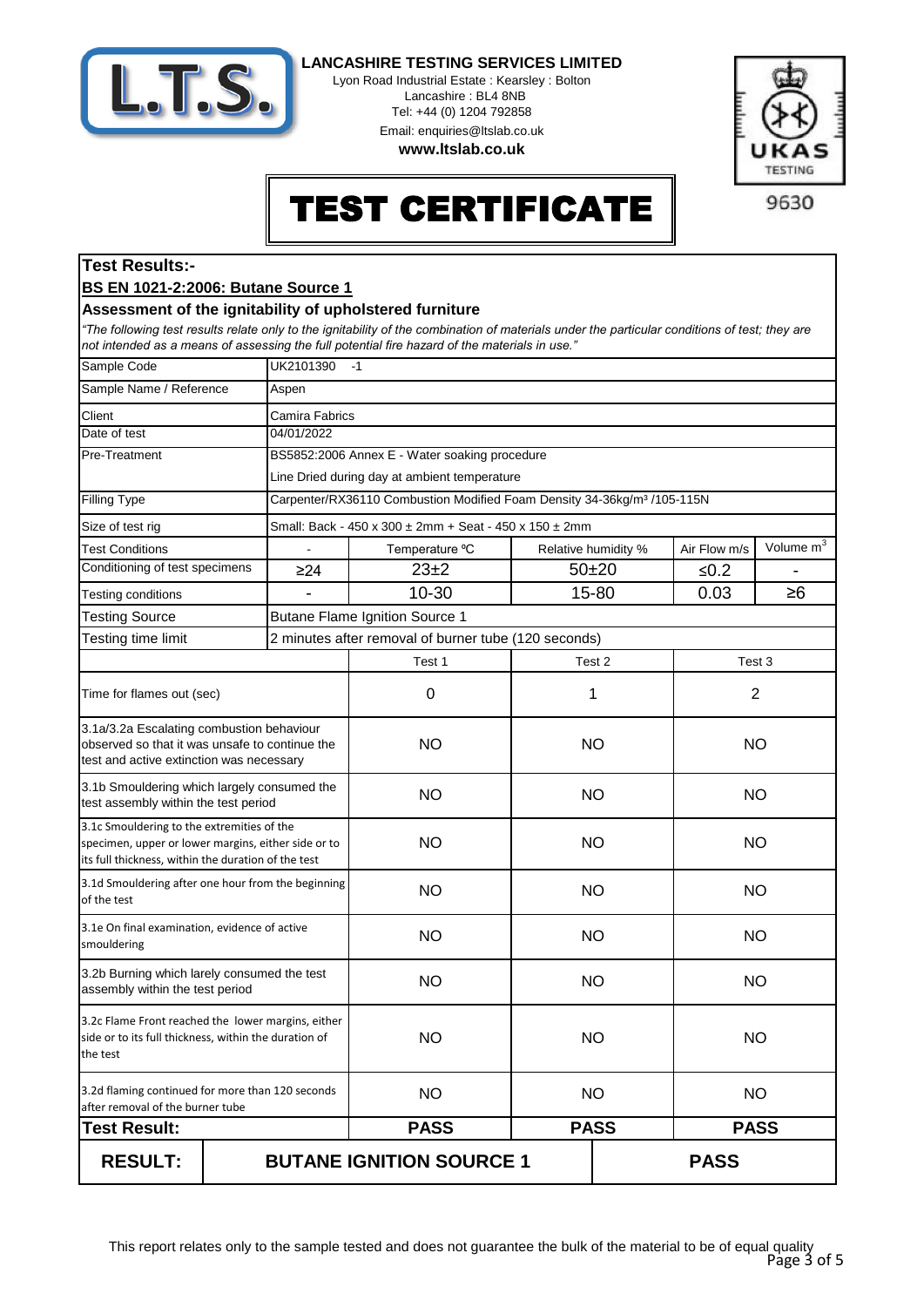

Lyon Road Industrial Estate : Kearsley : Bolton Lancashire : BL4 8NB Tel: +44 (0) 1204 792858 Please note that copies of this driving certificate are not valid<br>Email: enquiries@ltslab.co.uk

#### **www.ltslab.co.uk**



9630

# **Test Results:-**

### **BS5852:2006 Clause 11 - Crib Ignition Source 5**

**Methods of test for the ignitability of upholstered seating by smouldering and flaming ignition**  *"The following test results relate only to the ignitability of the combination of materials under the particular conditions of test; they are* **sources** *not intended as a means of assessing the full potential fire hazard of the materials in use."*

| Sample Code                                                                                                                                                                                                      | UK2101390<br>$-1$                            |                                                                                     |                     |              |                       |
|------------------------------------------------------------------------------------------------------------------------------------------------------------------------------------------------------------------|----------------------------------------------|-------------------------------------------------------------------------------------|---------------------|--------------|-----------------------|
| Sample Name / Reference                                                                                                                                                                                          | Aspen                                        |                                                                                     |                     |              |                       |
| Client                                                                                                                                                                                                           | Camira Fabrics                               |                                                                                     |                     |              |                       |
| Date of test                                                                                                                                                                                                     | 04/01/2022                                   |                                                                                     |                     |              |                       |
| Pre-Treatment                                                                                                                                                                                                    |                                              | Water Soak to BS5852:2006 Annex E                                                   |                     |              |                       |
|                                                                                                                                                                                                                  | Line Dried during day at ambient temperature |                                                                                     |                     |              |                       |
| <b>Filling Type</b>                                                                                                                                                                                              |                                              | Carpenter/RX36110 Combustion Modified Foam Density 34-36kg/m <sup>3</sup> /105-115N |                     |              |                       |
| Size of test rig                                                                                                                                                                                                 |                                              | Small: Back - 450 x 300 ± 2mm + Seat - 450 x 150 ± 2mm                              |                     |              |                       |
| <b>Test Conditions</b>                                                                                                                                                                                           | Period h                                     | Temperature °C                                                                      | Relative humidity % | Air Flow m/s | Volume m <sup>3</sup> |
| Conditioning of test specimens                                                                                                                                                                                   | $\geq$ 24                                    | $23\pm2$                                                                            | $50 + 20$           |              |                       |
| Testing conditions                                                                                                                                                                                               |                                              | 10-30                                                                               | 15-80               | ≤ $0.2$      | $\geq 6$              |
| <b>Testing Source</b>                                                                                                                                                                                            | Crib Ignition Source 5                       |                                                                                     |                     |              |                       |
| Testing time limit                                                                                                                                                                                               |                                              | 10 minutes after ignition of the crib                                               |                     |              |                       |
|                                                                                                                                                                                                                  |                                              |                                                                                     | Test 1              | Test 2       |                       |
| Time for cessation of flaming (min.sec)                                                                                                                                                                          |                                              | 3.33                                                                                | 4.48                |              |                       |
| Did the composite continue flaming beyond 10 minutes after the ignition of the crib?                                                                                                                             |                                              | <b>NO</b>                                                                           | <b>NO</b>           |              |                       |
| Did the composite produce externally detectable amounts of smoke, heat or<br>glowing 60 min after ignition of the crib?                                                                                          |                                              |                                                                                     | <b>NO</b>           | <b>NO</b>    |                       |
| Did the composite display escalating combustion behaviour so that it is<br>unsafe to continue the test and requires forcible extinction?                                                                         |                                              |                                                                                     | NO                  | NO           |                       |
| Did the composite smoulder or burn until it is essentially consumed within the<br>duration of the test                                                                                                           |                                              |                                                                                     | <b>NO</b>           | <b>NO</b>    |                       |
| Did the flame frony reach the lower margin, either side or pass through the full<br>thickness of the specimen within the duration of the test?                                                                   |                                              |                                                                                     | <b>NO</b>           | <b>NO</b>    |                       |
| On final examination did the composite show evidence of charring other than<br>discoloration, more the 100mm in any direction apart from upwards from the<br>nearest part of the original position of the source |                                              | <b>NO</b>                                                                           | <b>NO</b>           |              |                       |
| <b>Test Result:</b>                                                                                                                                                                                              |                                              |                                                                                     | <b>PASS</b>         | <b>PASS</b>  |                       |

| <b>RESULT:</b> | <b>CRIB IGNITION SOURCE 5</b> | <b>PASS</b> |
|----------------|-------------------------------|-------------|
|                |                               |             |

#### **1 Issue Number:**

Please note that copies of this original certificate are not valid